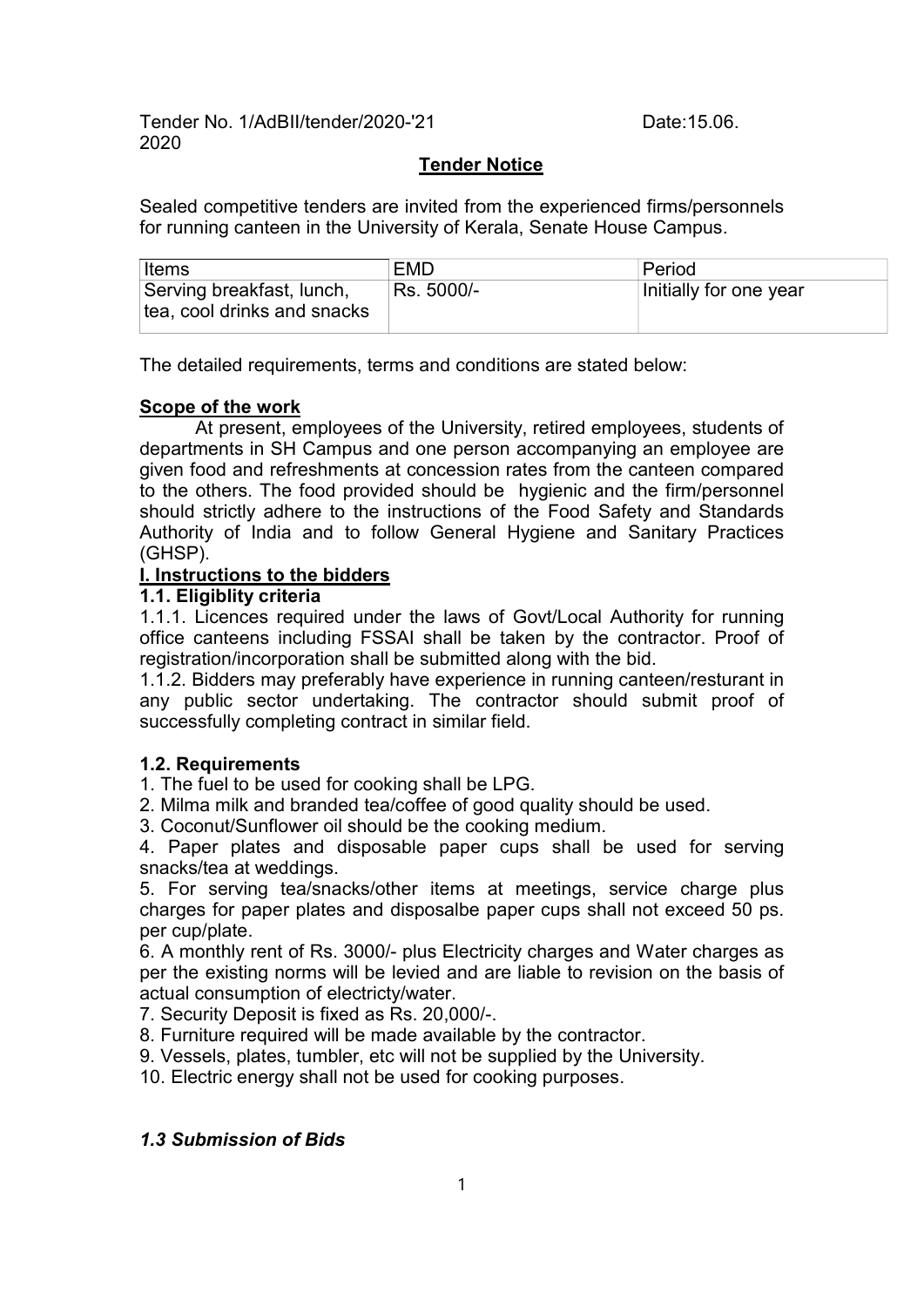1.2.1 Price of the Bid Document: This tender document is free of cost.

1.2.2 Availability of Bid Document: This Bid Document can be downloaded from the website of the University of Kerala www.keralauniversity.ac.in

1.2.3 Bids shall be valid at least for 90 days from the date of closing.

1.2.4 The bidder is required to deposit Earnest Money Deposit of Rs.5,000/ by Demand Draft in favour of the Finance Officer, University of Kerala payable at Trivandrum along with the bid. The validity of the EMD shall be till the date of validity of quotation.

1.2.5 Bidders must submit their bids in the following manner:

- 2.5.1 One sealed envelope containing the Commercial Bid.
- 2.5..2 One sealed envelope containing the Price Bid.
- 2.5.3 One sealed envelope containing the EMD payment.

All the above three envelopes shall be superscribed with Commercial bid/Price Bid/EMD respectively and with Tender Reference Item/Service for which tender is submitted and closing date.

All the above three envelopes shall be put in another common envelope, which shall be superscibed with Tender Reference Item/Service for which tender is submitted and closing date.

Bids complete in all respects will be addressed to:

The Registrar, University of Kerala, Palayam, Thiruvananthapuram-695034

### Terms & Conditions

1. The bidder shall quote price in clear terms as well as the details of experience.

2. The rates quoted must be inclusive of taxes, cost of supply, etc.

3. The price should be quoted only in Indian Rupees.

4.This Bid Document can be downloaded from the website of the University of Kerala www.keralauniversity.ac.in

5. The bidder should have experience in running canteen/resturant in any public sector undertaking. References in this aspect should be given along with the credentials and appropriate documents regarding this should be submitted.

6. Bidder can visit the site before submitting the bid if required.

7. The decision of the University in all matters will be final.

8. The University has the right to cancel the work order at any time without assigning any reason in part or in full.

9. This bid will be a two-part bid.

10. Bidders should examine all instructions, terms and conditions given in the tender document. Failure to furnish information required by the bid or submission of bid not substantially responsive in every respect will be at the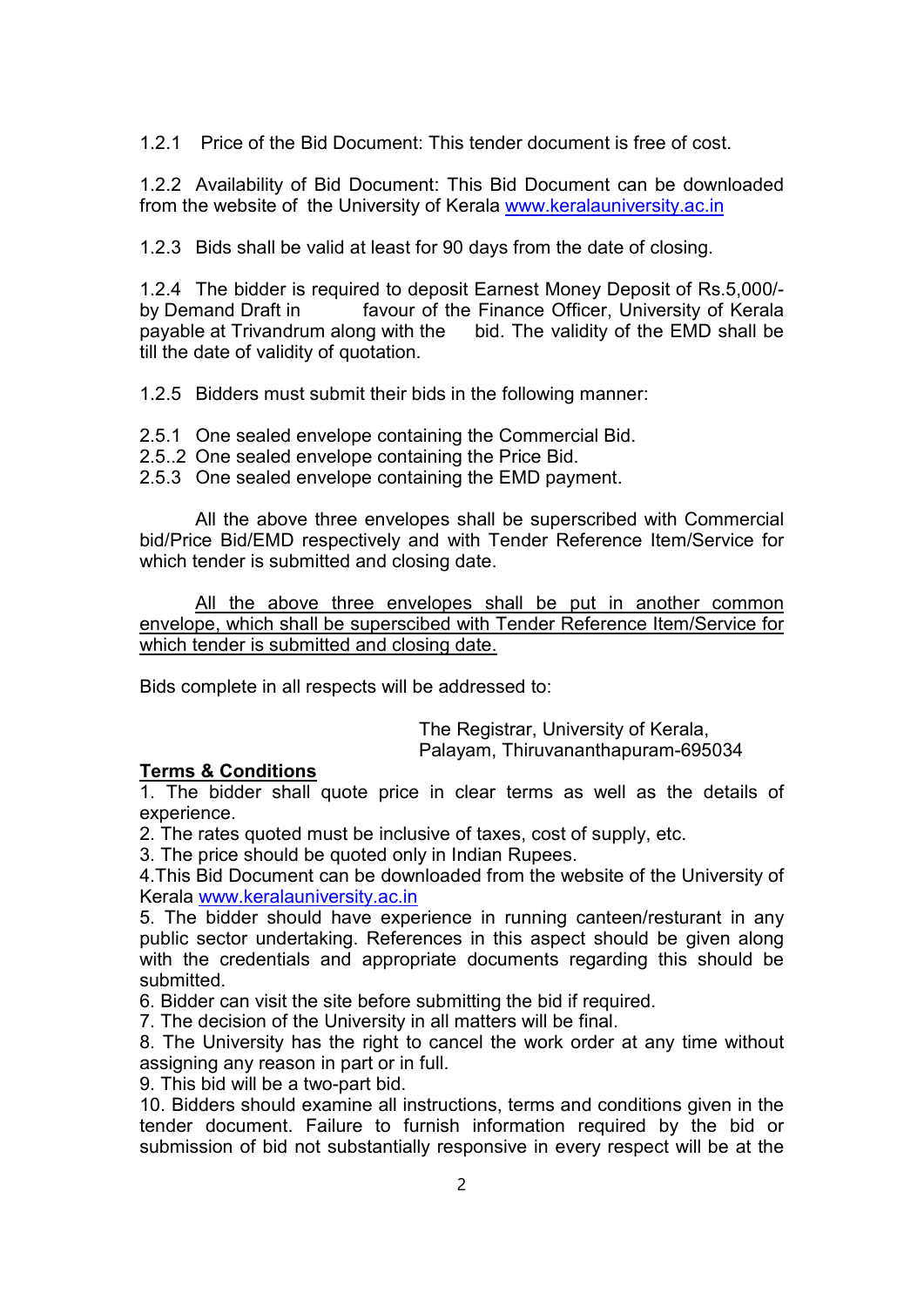bidder's risk and may result in rejection of bids. Bidders should strictly submit the bid as specified in the tender, failing which the bids will be treated as nonresponsive and will be rejected.

11. The technical bid format as given in the tender shall be filled. The technical bid shall not contain any indications of price, otherwise the bid will be rejected.

12. All 47 items must be quoted in Annexure-B of commercial bid.

13. The bidder is required to deposit Earnest Money Deposit of Rs. 5,000/- as per the instructions in the site. The validity of the EMD shall be till the date of validity of quotation.

14. It will be the responsiblity of the bidder that all factors have been investigated and considered while submitting the bids and no claim whatsoever including those of financial adjustments to the contract under this tender will be entertained.

15. Only the technically qualified bids will be considered for price bid.

16. All the mandatory documents should be appended along with the tender.

17. The offer submitted by the bidders should be valid for a minimum period of 180 days from the date of opening of the tender.

18. In case of disputes, only the court situated in Thiruvananthapuram will have the jurisdiction.

19. The contractor shall, at all times, ensure discipline, decent and courteous behaviour by his employees.

20. The contractor shall not use the building and premises for residential purposes.

21. The canteen shall operate on all working days between 7 am to 7 pm only 22. The rate list and menu as approved by the University should be displayed in the noticeboard.

23. Safety standards should be properly maintained.

24. The contractor shall not make any addition or alteration to the building/premises or tamper with the fittings or electrical installations therein, nor make any unauthorized constructions or extension to the electricity or water supply lines, without the specific written permission.

25. The procurement of necessary provisions viz, rice, atta, vegetables, oil, condiments, spices, etc and gas for the canteen will be the sole responsibility of the contractor and no financial or other types of assistance for such procurement will be given.

26. The contractor will have to make arrangement for clealiness of canteen and its surroundings to the satisfaction of the University. The contractor shall also be responsible for the safe and hygienic disposal of the canteen waste.

27. Plastic wastes shall be removed from University premises on daily basis by the contractor. Drainage line at kitchen area/plate washing area shall be maintained by the contractor.

28. The contractor will be required to execute an agreement in the prescibed form in this behalf in case the contract is awarded.

29. In case of any complaints regarding indecent behaviour or quality of food, the contract will be terminated without prior notice and Security Deposit will be withheld as penalty.

30. The contractor should ensure that all the employees of the Canteen follow Covid guidelines as directed by the Government from time to time.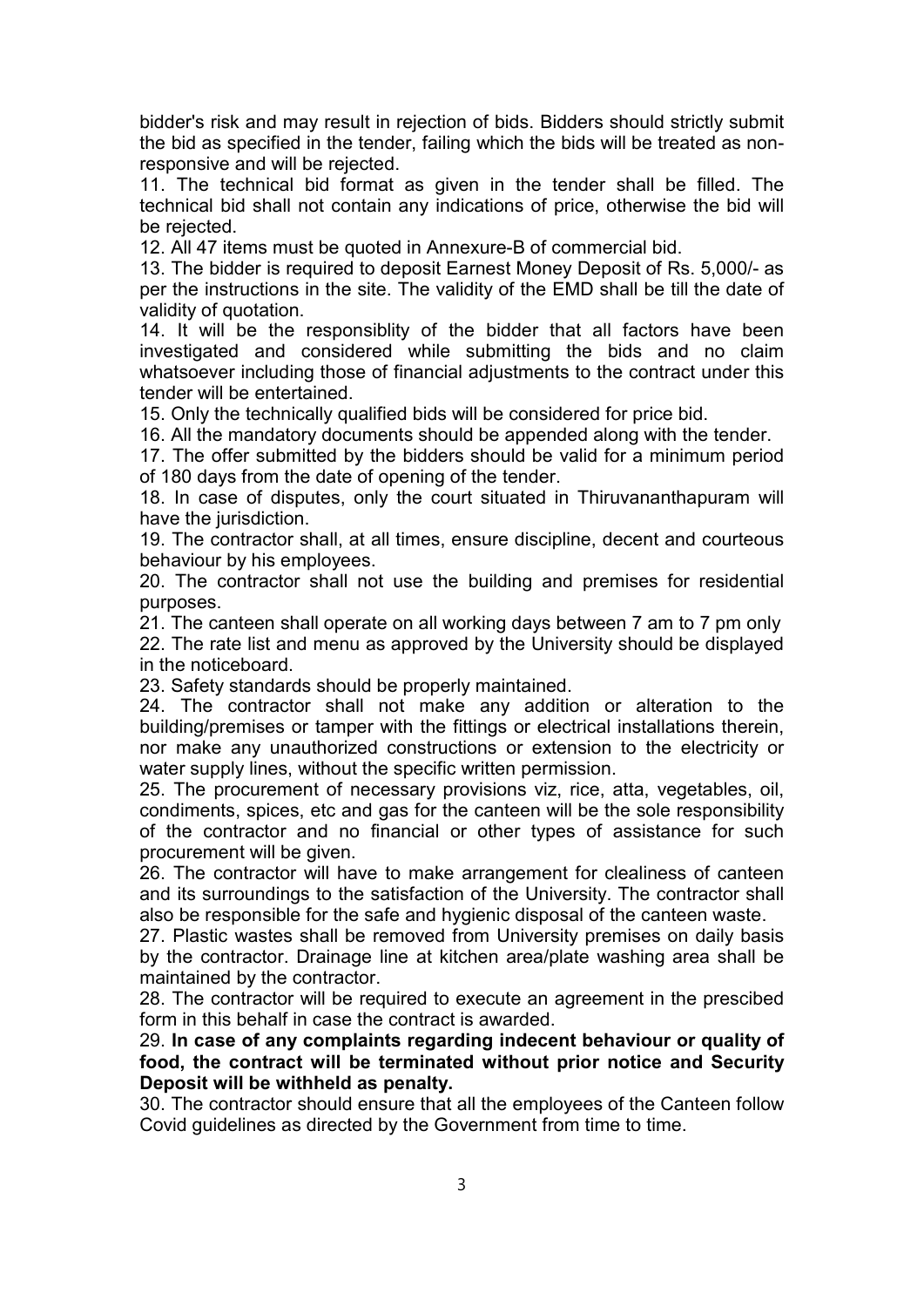| Category                               | Two-bid tender                                          |
|----------------------------------------|---------------------------------------------------------|
| Name of the item                       | Running of New Canteen in<br><b>Senate House Campus</b> |
| Tender No.                             | AdBII/1/06/2020                                         |
| <b>Issue Date</b>                      |                                                         |
| Closing date &<br>time for submission: | $01.07.2020$ @ 3 PM                                     |
| <b>EMD Amount</b>                      | Rs. 5,000/-                                             |
| Opening Date & Time                    | 01.07.2020 @ 4 PM                                       |

Sd/- REGISTRAR

### Annexure-A

TECHNICAL BID IN RESPONSE TO TENDER No. \_\_\_\_\_\_\_\_\_\_\_\_\_\_\_\_\_\_\_\_\_\_\_\_\_\_\_\_\_\_\_

Name:

Address:

# Telephone No:

| 'SI.<br>No.         |               | <b>Details</b> |
|---------------------|---------------|----------------|
| ◢<br>. .            | icense<br>No. |                |
| ົ<br><u>.</u><br>-- | <b>PAN No</b> |                |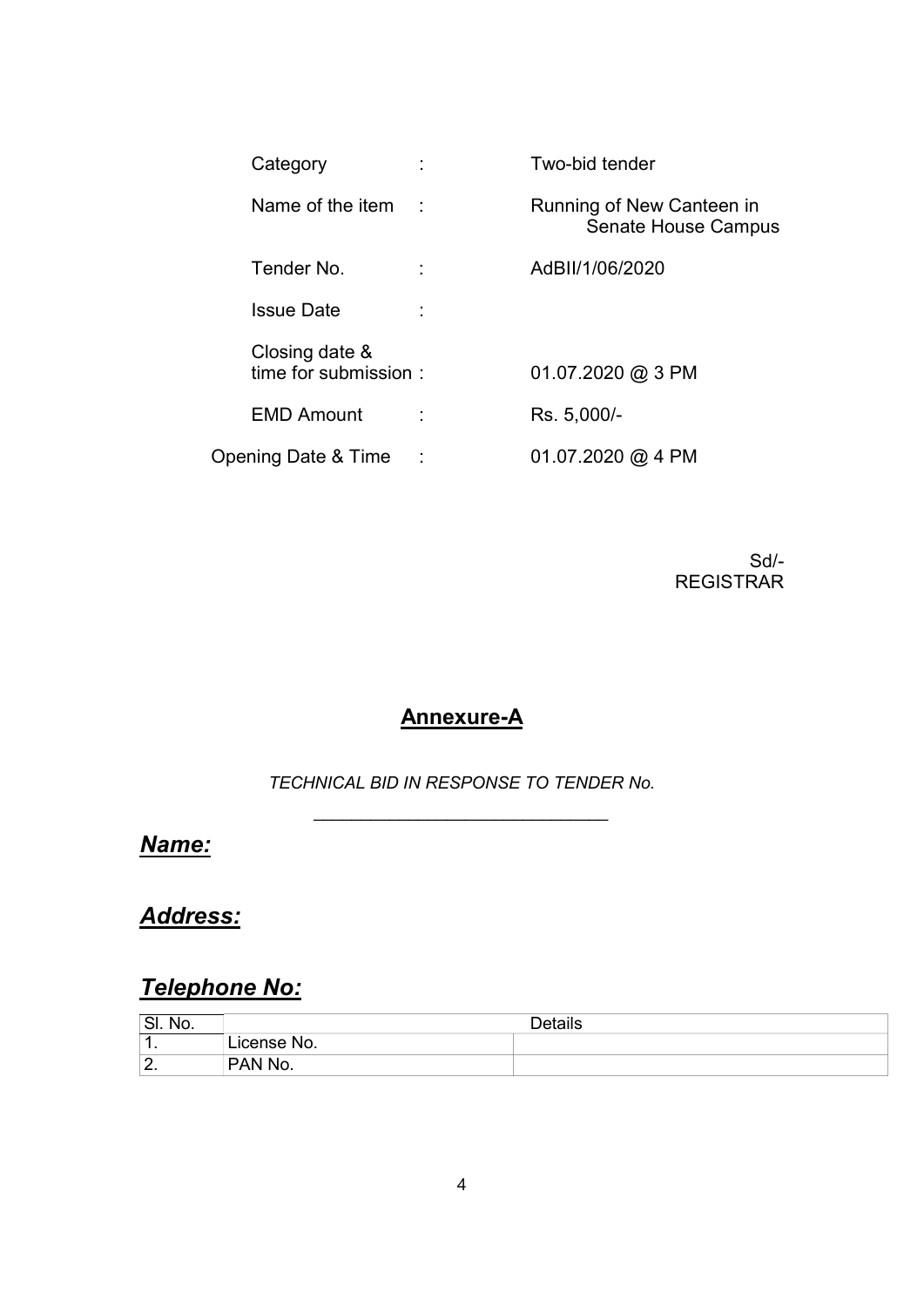| 3. | Name of the organizations where<br>similar services were provided by the<br>bidder |  |
|----|------------------------------------------------------------------------------------|--|
| 4. | <b>EMD</b> details                                                                 |  |

Annexure-B

# Quotation for Canteen Contractor

NAME :

ADDRESS :

## TELEPHONE NO :

| SI <sub>No</sub> | Item                            | Rate for Staff (Rs.) | Rate for Public(Rs.) |
|------------------|---------------------------------|----------------------|----------------------|
| $\overline{1}$ . | Tea (6 ounce)                   |                      |                      |
| 2.               | Coffee (6 ounce)                |                      |                      |
| $\overline{3}$ . | Bru coffee (6 ounce)            |                      |                      |
| 4.               | Milk (8 ounce)                  |                      |                      |
| 5.               | Horlicks (6 ounce)              |                      |                      |
| 6.               | Bournvita (6 ounce)             |                      |                      |
| 7.               | Lemon Juice (1 glass)           |                      |                      |
| 8.               | Cool drinks (1 glass)           |                      |                      |
| 9.               | Dosa $(60 g)$                   |                      |                      |
| 10.              | Puttu (2 piece, green gram      |                      |                      |
|                  | &Pappadam)                      |                      |                      |
| 11.              | Appam $(60 g)$                  |                      |                      |
| 12.              | Idiappam $(60 g)$               |                      |                      |
| 13.              | Chappatti (1 set-3 Nos & curry) |                      |                      |
| 14.              | Porotta (1 No-100g)             |                      |                      |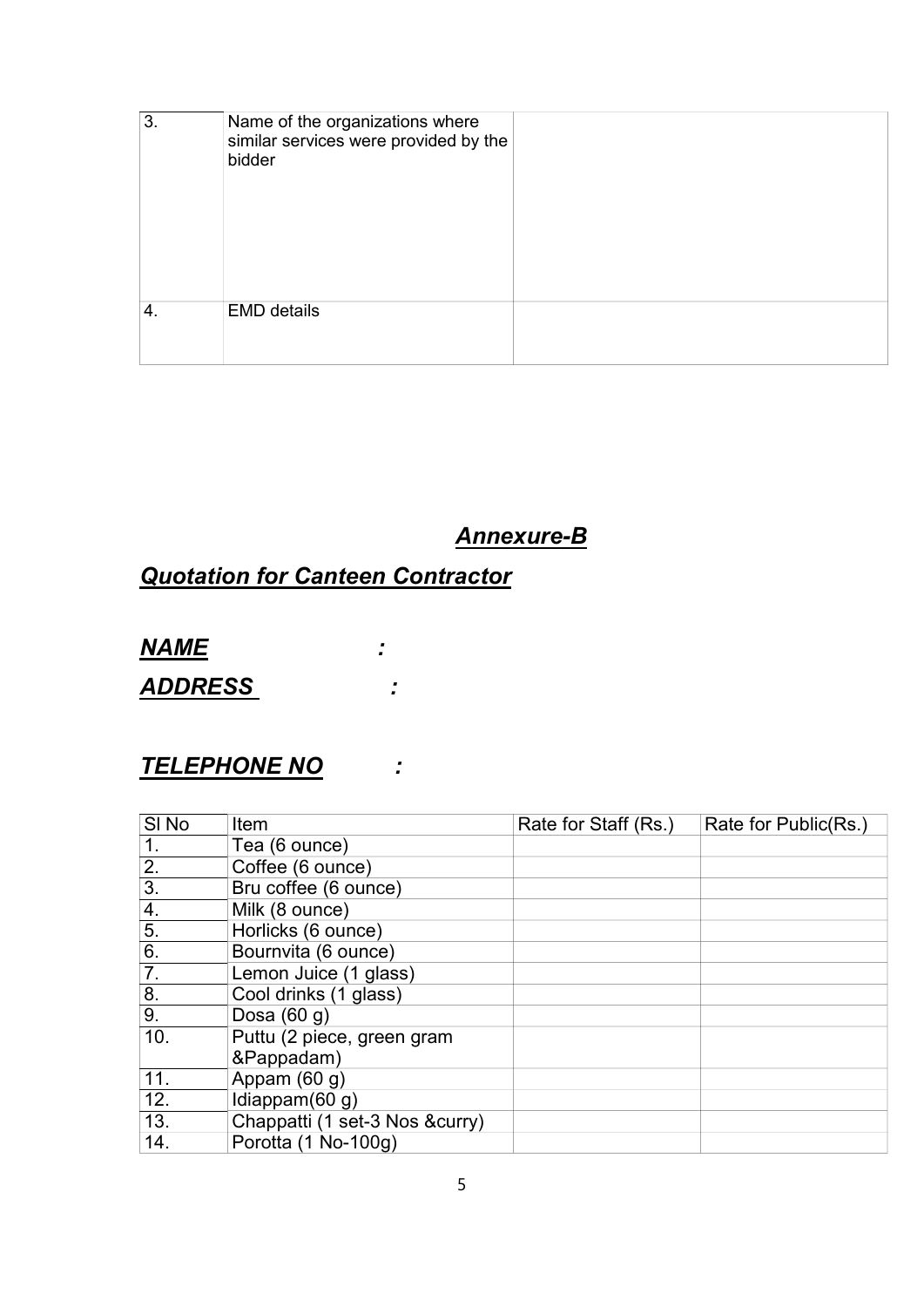| 15. | Poori Masala(1 set-3 Nos with      |  |
|-----|------------------------------------|--|
|     | masala)                            |  |
| 16. | Idili (60 g)                       |  |
| 17. | Parippu Vada (75 g)                |  |
| 18. | Uzhunnu Vada (75 g)                |  |
| 19. | Pazhampori (75 g)                  |  |
| 20. | Modakam (75 g)                     |  |
| 21. | Vazhakka Baji (75 g)               |  |
| 22. | Rasavada (75 g)                    |  |
| 23. | Unniappam (75 g)                   |  |
| 24. | Munthirikothu (75 g)               |  |
| 25. | Ullivada (75 g)                    |  |
| 26. | Neyyappam (100 g)                  |  |
| 27. | Green peas curry (100 g)           |  |
| 28. | Tomato curry (100 g)               |  |
| 29. | Kadala curry (100 g)               |  |
| 30. | Potato curry (100 g)               |  |
| 31. | Egg roast (1 egg)                  |  |
| 32. | Omlet(1 egg)                       |  |
| 33. | Fish curry (100 g with fish piece) |  |
| 34. | Fish fry (1 piece)                 |  |
| 35. | Beef curry (100 g)                 |  |
| 36. | Beef fry (100 g)                   |  |
| 37. | Mutton curry ((80 g)               |  |
| 38. | Mutton fry (80 g)                  |  |
| 39. | Chicken curry (100 g)              |  |
| 40. | Chicken fry (100 g)                |  |
| 41. | Ney choru (1 plate with salad,     |  |
|     | pappadam &pickle)                  |  |
| 42. | Beef biriyani(1 plate with 1 egg,  |  |
|     | salad, pappadam &pickle)           |  |
| 43. | Mutton biriyani (1 plate with 1    |  |
|     | egg, salad, pappadam &pickle)      |  |
| 44. | Chicken biriyani (1 plate with 1   |  |
|     | egg, salad, pappadam &pickle)      |  |
| 45. | Vegetable biriyani (1 plate with   |  |
|     | salad, pappadam &pickle)           |  |
| 46. | Meals (parippu, sambar, moru,      |  |
|     | aviyal, kichadi, thoran, pickle,   |  |
|     | pulisseri, rasam&pappadam)         |  |
| 47. | Curd                               |  |
|     | <b>Total</b>                       |  |

# I have read the terms and conditions and I accept the same.

Place:

**Signature**